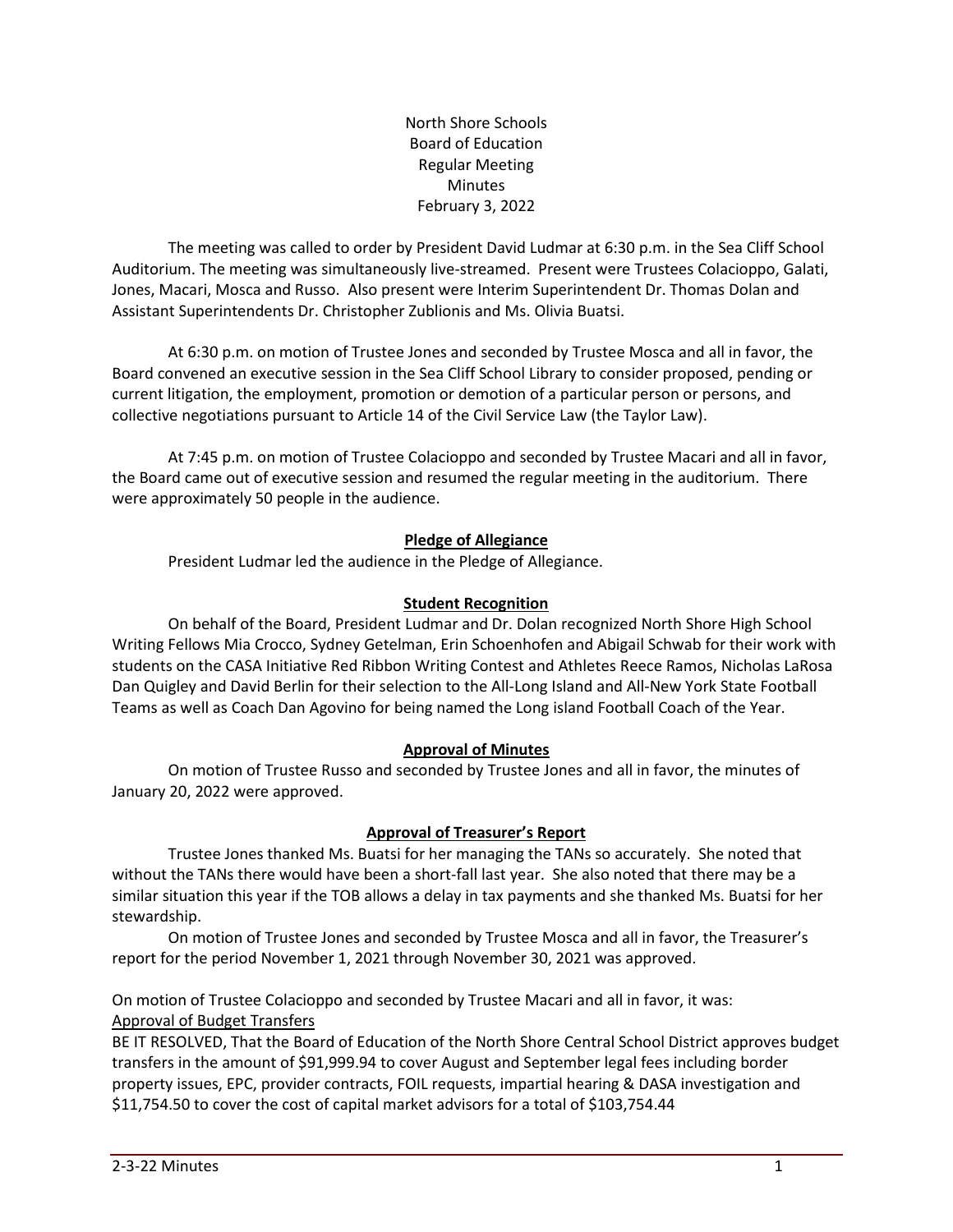#### **Report of the Superintendent**

Dr. Dolan welcomed everyone to the meeting and explained that the focal point is to present the proposed 2022-2023 budget. He reported on the COVID numbers which seem to be improving and he is hopeful that will continue. He acknowledged that the current circumstance regarding masks has been divisive which was emphasized recently by a back and forth between wearing/not wearing masks based on the interpretation of the law on a moment-to-moment basis. He explained that their decisions relied on the law, and they acted upon the advice of counsel which they will continue to do. He further explained that there is still a mask mandate in schools which is scheduled to expire on February 21. He continued to explain that he will work with central office administrators and principals next week to explore what a post mandate school will look like and how we will welcome students back after the February break. He plans to develop some recommendations, share them with the Board of Education and a re-entry plan will be announced and discussed at the February 17 meeting of the Board. He believes that by then it will be clearer whether the mandate is being continued and decisions can be grounded in that circumstance. He also feels that by discussing it on the 17th, it will allow for the community to be informed, to be involved in that discussion and prepare for any changes should they be in place. He has heard concerns about the need for advocacy around this issue and he assured everyone that it does take place. He reported that The New York State School Boards Assn. is very outspoken on this issue, and they have sent communications to the state. His own organization, the New York State Council of School Superintendents, has written to the Department of Health just today. Finally on this topic, he reminded everyone that there is a good stock of test kits from the Governor on hand and available to parents in all buildings.

Dr. Dolan gave an update on Buildings and Grounds projects: The Glenwood Landing Vestibule: the doors are experiencing more delays as the door hardware delivery was delayed. All entities involved are working to get materials and move the vestibule doors to the head of production. Currently it is unknown whether they can make the February break installation date. On the positive side, Mr. Doyle moved into the new security booth at the beginning of the week. He noted that this is of special importance to Mr. John Hall as a graduate of the Glenwood Landing School! The Glen Head Sink Hole: a temporary fence was installed around the entire work site. North Shore security was removed as it is no longer needed. The contractor cannot commit to a start date as weather conditions have impacted their work schedules on other jobs. Conditions at our site need to be favorable for work as well. John Hall will report on a start date as soon as it is known. The contractor is aware of the urgency to get this work started.

Dr. Dolan reported that the Community Budget Forum met last week, and he and Ms. Buatsi lead them through "Budget Boot Camp". They had a good presentation and discussion on how a school budget is built, some of our special challenges and how they hope to proceed this year. He thanked the community members who participated, and he and Ms. Buatsi will be in touch with members on how they plan to proceed.

Dr. Dolan shared news on the winter sports season. The Wrestling Team won their 3<sup>rd</sup> conference championship and are the county semi-finalists; the Women's Basketball Team were undefeated in the conference and Morgan Griffin scored her 1000<sup>th</sup> career point; the Men's Basketball Team is in 1<sup>st</sup> place and one win away from the conference championship; the Women's Winter Track Team won the conference championship and will be competing for the Nassau County Championship; the Men's Track Team placed second in the conference championship and will be competing for the Nassau County Championship; the Men's Bowling Team ranked 12<sup>th</sup> out of 48 schools in Nassau County in total average.

Finally, Dr. Dolan updated the community on the progress of the search for the next Principal of North Shore Middle School. The window for applications is open until February 18. At present there are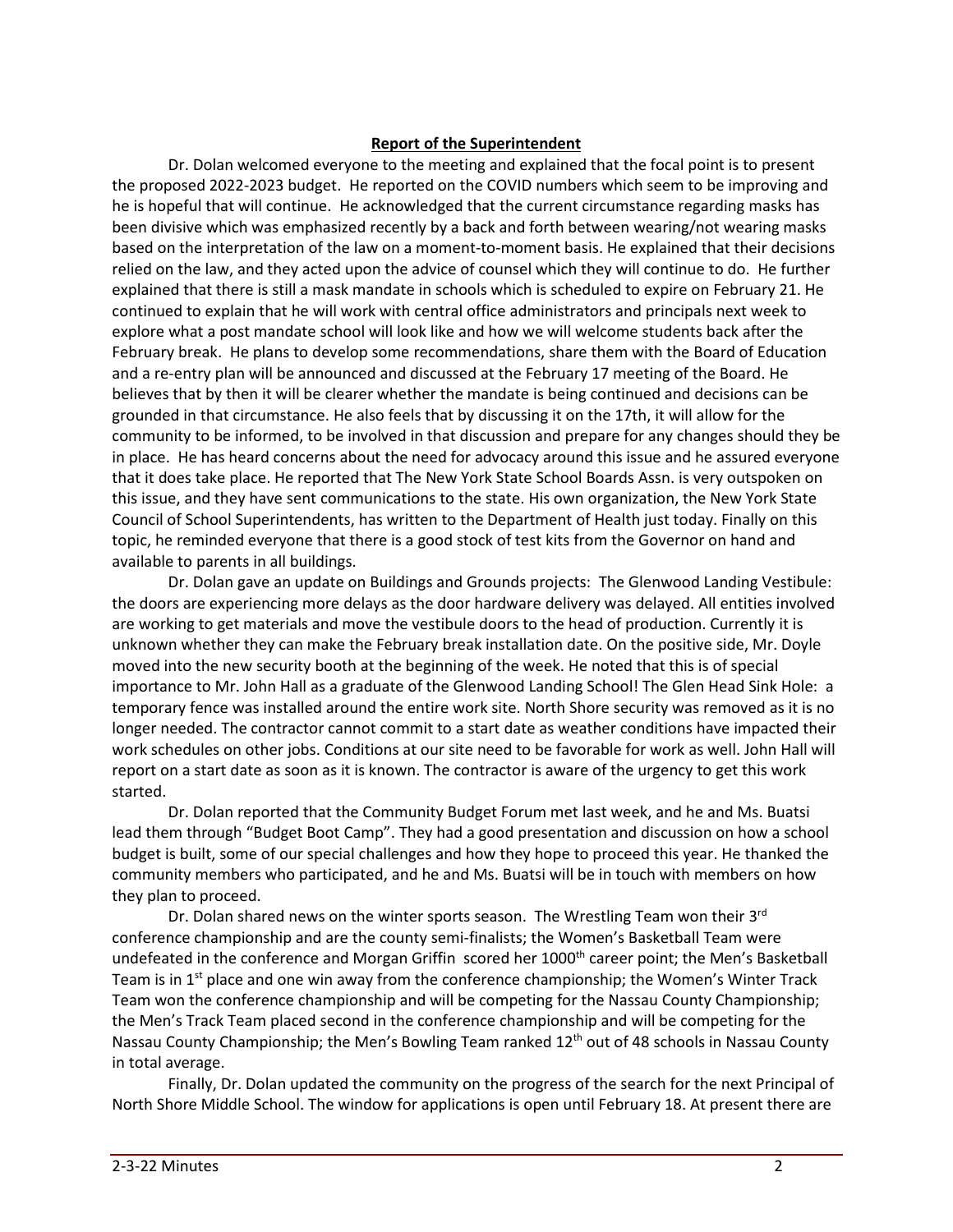approximately 60 applications and screening will begin in March. Community members, staff and students will be involved in the interview process in late March and April. More to follow.

#### **Update on the Search for a New Superintendent**

President Ludmar gave an update on the search for a new superintendent. He explained that the consultants have cast a wide net, the position has been advertised and over 1000 letters have been sent out reaching many potential candidates. Applications are due by February 6<sup>th</sup>. The consultants should have a slate of semi-finalists to the Board in a month and the Board is hoping to have an appointment this spring.

# **Report from the Co-Presidents of the SGO**

SGO co-presidents, Katie Ditrano and Noah Glickman, reported on events and activities at the high school. Katie expressed how glad she and Noah are to be back to meetings in-person. She congratulated the various students and coach for their awards this evening. She said she is very proud to reiterate the Girls Track Team's first place finish and the boys second place finish at the Conference Track Meet. She reported that the winter sports season is going very well with many teams advancing to the playoffs; they are looking forward to a variety of awards. Noah reported that the SGO is trying to build a stronger student community at the high school and are preparing for spirit day for Valentine's Day and St. Patrick's Day. He reported that the senior play was very successful. Katie reported that IB Diploma candidates are working on their extended essay; Theory of Knowledge (TOK) just ended and she hopes students had as positive an experience in that course as she did. Noah reported that a North Shore initiative is to bring students together as one. Recent examples celebrating this was the Mandarin students held a Chinese New Year celebration and the Science Honor Society celebrated women and people of color in the STEM field.

President Ludmar thanked both students for their report.

# **Superintendent's Budget Presentation--8:20 p.m.**

Dr. Dolan presented the 2022-2023 proposed budget. The proposed budget stands at \$115,964,181.54 or 3.872% increase from the 2021-2022 budget. The tax levy increase over last year is 2.499% which is at the allowable tax cap. Dr. Dolan explained that while formulating the budget the goals were to remain sensitive to the fiscal pressures faced by residents; reduce costs and seek other revenue sources; continue to align instructional programs with the SVOs and strategic plan; maintain all existing programs while meeting new and evolving needs of students; continue to strengthen academic support to bridge learning loss due to the pandemic; commit to the wellness of all students, faculty and staff by continuing to provide mental health support; continue outdoor learning programs and provide adequate security to protect students when learning outside the classrooms; provide a strong professional development to faculty and staff; provide a robust network infrastructure and technology to support teaching and learning; upgrade existing infrastructure; maintain facilities to provide a safe and healthy learning environment. Dr. Dolan reviewed the unknowns and challenges of the budget including the impact of the pandemic, the impact of LIPA settlement; long term state resources that are available; the impact of inflation on the cost of goods and services; and the impact of labor shortage on construction costs and collective bargaining. Dr. Dolan then reviewed the budget development process. Administrators were asked to formulate a zero-based budget proposal and to tie the initiative to prior years' plans to show the progression in student work. They were asked to consider students' learning loss including engagement and mental health. Dr. Dolan explained that the largest budget drivers are Employee Benefits followed by instruction (including regular and special education). New staffing includes the addition of the Elementary Assistant Director of Special Education, one elementary teacher for enrollment growth (emergency position) increasing the current MS/HS theatre position to full-time,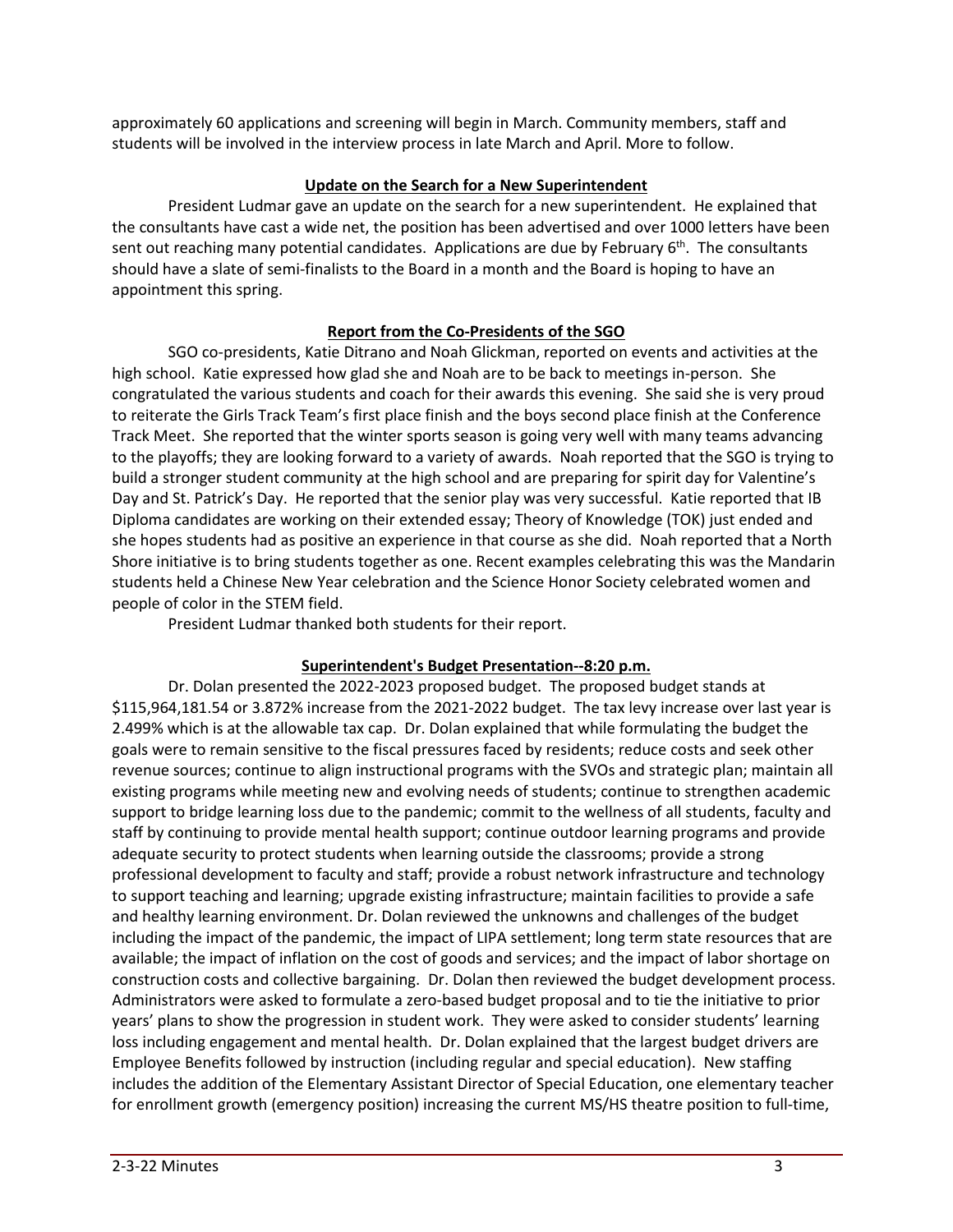one ICT teacher for the rising 5<sup>th</sup> grade, a new .4 ILC position due to the expansion of the ILC program for grades 9 and 10. Next Dr. Dolan discussed the proposed plan to swap up to 6 large diesel school buses for electric school buses and to upgrade electrical service at the Bus Depot and install charging stations to support this plan. Dr. Dolan explained that by 2027 all newly purchased school buses will need to be zero-emission. The cost of purchasing the electric buses could be offset by grant funding which the District would qualify for due to our location of being located near a disadvantaged community. In addition, they have already begun lobbying our legislators for grant funds for the charging station which can eventually be used as a revenue source. In addition, the unused power can be drawn back to the power grid. Dr. Dolan reviewed revenue assumptions and challenges. He explained that revenue from the LIPA plant is a key source of funding and the continued reduction in the assessment from LIPA and NY American Water, and shift of the tax burden presents a challenge to residents. Other challenges are reduced interest income and the difficultly to predict state aid. He reviewed the sources of revenue for 2022-2023 resulting in a 2.499% tax levy and explained that an additional \$156,572.63 of revenue is needed, or additional cuts to the budget will be needed, to make up that difference. Finally, Dr. Dolan reviewed the status of reserves. \$200,000 of the Marcellino and Lavine Grant will be used to offset the 2022-23 tax levy and that reserve will end in the 2027-28 school year.

#### **Board Budget Discussion – 9:25 p.m.**

The Board reviewed the following sections of the budget. Enrollment; General Support (Non-Instructional); Transportation; Facilities; Transfer to Capital/Special Projects; Athletics/co-Curricular; Fund Balance; and Revenue Projections.

Prior to reviewing the individual sections of the budget, the Board discussed the presentation. Questions regarding the plan for switching to electric buses included: why it is better to lease than buy buses; is there an estimate of how much will be saved in energy costs; how many school districts does Suffolk County service. Ms. Buatsi explained that it would not be possible to buy 6 buses at one time, therefore leasing them would be the best option. She further explained that currently leases are available for only 5 years, however the Governor's proposal includes authorization for school districts to lease buses for up to 10 years. Regarding the energy savings, she explained that there is a lot of potential for savings in fuel costs and maintenance, but they do not have exact numbers for what they may get back in selling unused power back. She further explained that Suffolk County contracts with three school districts, we would be the first doing it directly with the state and stand to gain up to \$200K for each bus due to the routes being located near a disadvantaged community.

Trustees thanked Dr. Dolan and Ms. Buatsi for putting together a budget that maintains class size and program and resources that reflect North Shore's values and invests in special education. They noted that with benefits increasing by \$1.9 million alone it is hard to achieve the tax levy that they have. Ms. Buatsi noted that the idea for the electric bus came via a district resident through a Trustee.

President Ludmar said he realizes electric buses are inevitable and it makes sense to start now when grants are available; this may not be the case in 2027 when it is required. He further stated the District is working within the tax cap even with \$1.9 million in benefit requirements that we have no control over. He asked for a sense of what the tough cuts were to the budget prior to this proposal.

Dr. Dolan and Ms. Buatsi explained that there are 3 pages of items that did not make this budget. Some of the items were the elementary STEAM position, a technology position, instructional coach at the elementary level, a part-time reading position at the secondary level, additional music position, some technology equipment, summer enrichment for learning loss. Dr. Dolan went on to say there were things that were brilliant that did not make it.

The Board then reviewed the sections of the budget beginning with enrollment. Dr. Dolan explained that kindergarten registration has begun, however it is very early in the process and is ongoing. He will have an update at each meeting. A question was raised regarding the time frame for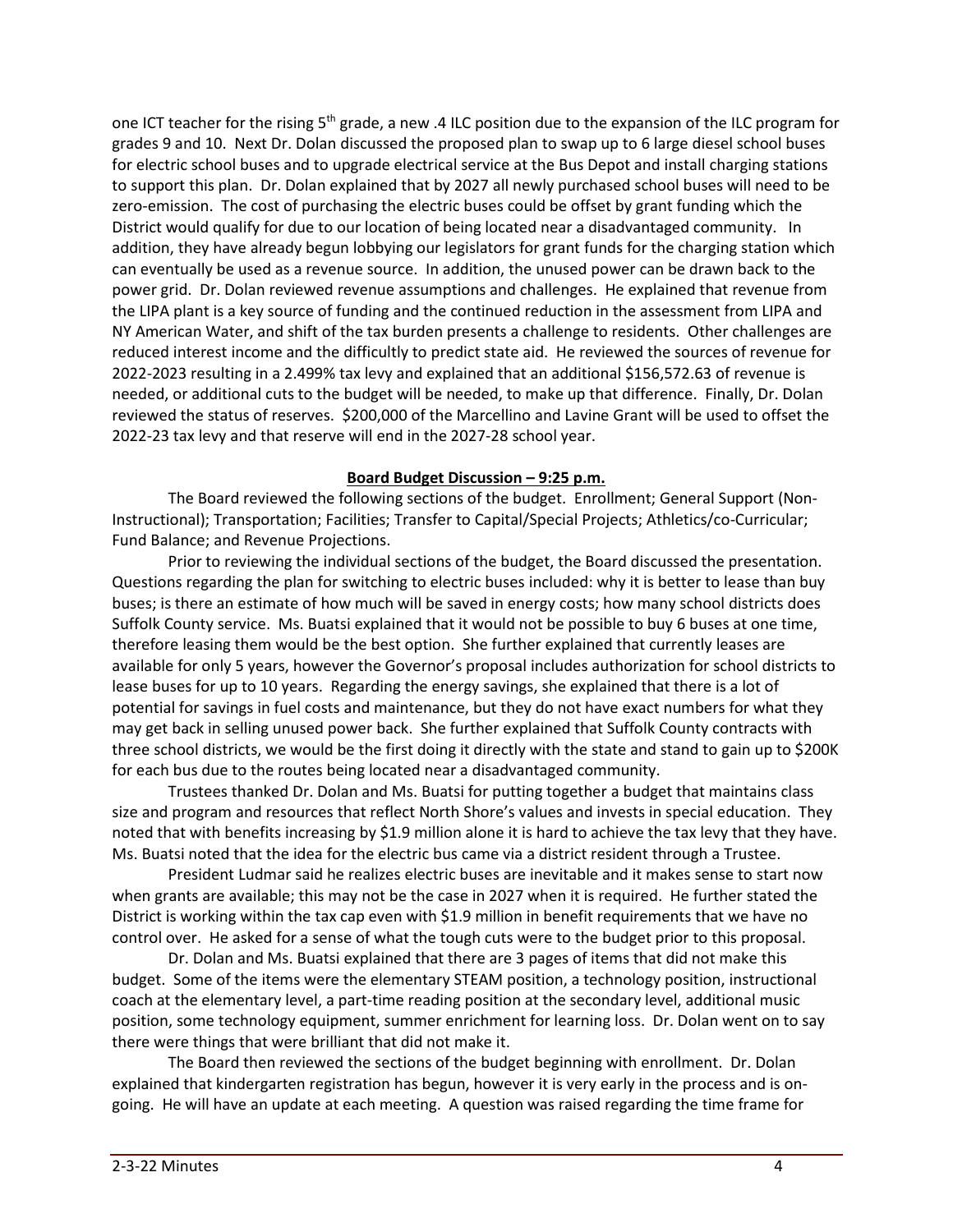work on the Middle School softball field. Ms. Buatsi explained that the bids have not been awarded yet; she will verify this with John Hall. They have received notice from the state to apply for funding. Dr. Dolan will get a better prediction on when work will begin by the next meeting. In the General Support-Non-Instructional section, a question was raised on why the budget amount on legal hearings is much lower (\$60,000) than what was expensed in the 20-21 school year (\$681,522). Ms. Buatsi explained that this was due to the tremendous amount of FOIL requests and the code needed to be raised to that level through budget transfers. She also noted there may be another high expense in that line in the 21-22 school year. The Board discussed whether they are able to charge back for those fees and for fees related to lawsuits that the district wins and whether it made sense to hire their own in-house counsel to handle these suits. It was noted that this is the only line in the budget that is eleven times higher than what was budgeted and those funds could be used in an instructional way; the equivalent of 6 teaching positions, or to fund all the items that needed to be removed from the budget, enhance program, or to reduce the tax levy. Dr. Dolan explained that regarding to the two recent favorable decisions from the Commissioner, the District is unfortunately not able to recoup any legal fees to defend ourselves. He went on to say we are probably able to charge for fees associated to FOIL requests, but it would most likely be incremental. He noted there is an RFP out for legal services and an important question to ask is how to defend these challenges. Dr. Dolan further stated that he was not sure hiring in-house counsel would necessarily save money. A question was raised regarding the new state reporting software. Ms. Buatsi explained that this pertains to the "Every Student Succeeds Act"; this software helps put the data together that gets uploaded to the SED website.

In the transportation section, questions raised were regarding the increase in part-time bus drivers, the decrease in garage maintenance, and what accounts for the overall increase in transportation. Ms. Buatsi explained that other Districts have had problems finding drivers, we have a steady pool of drivers and have not had the problems other district have. The decrease in maintenance is due to the completion of camera installation in all buses. The overall increase in transportation has to do with contract negotiations which cannot be discussed in public.

In the facilities section, questions raised were whether the amount budgeted for building supplies was too low and to clarify the amount for MERV13. Ms. Buatsi explained that the building supplies budget is for a list of specific items which is submitted by each custodian. There was a large item removed which will go on the list for next year. She went on to say the budget is very tight this year and there is the repair reserve in case of an emergency. Regarding the line for MERV13, the amount budgeted is for filter changes.

In the athletics/co-curricular section a question was raised regarding the Greenkill trip which has not taken place for the last two years and whether something will be planned for those students who missed out on that trip. Ms. Buatsi explained it is being budgeted for next year, but it depends on the pandemic whether it will take place. Dr. Dolan added there have been discussions of doing something with the students this year who missed out on that trip.

The Board discussed proposed fund balance. It was noted that there are two ways a Board can use fund balance, give it back to the taxpayer (by lowering the tax levy) or use it to fund reserves. Ms. Buatsi explained that the proposal is to use it to lower the tax levy.

President Ludmar asked for clarification on the overall increase of employees by 11.2. Ms. Buatsi explained that is a net increase and does not equate to FTE (full-time equivalent). It is for supervision, outdoor learning, monitors, security to work outside, some part-time workers, etc.

Finally, the Board discussed revenue projections. Trustee Jones thanked Ms. Buatsi for putting together the revenue projections and noted how difficult it is to project. She expressed her appreciation for the description and assumptions at this stage. Trustee Colacioppo added her appreciation for all that went into preparing the budget documents and the process of going line by line.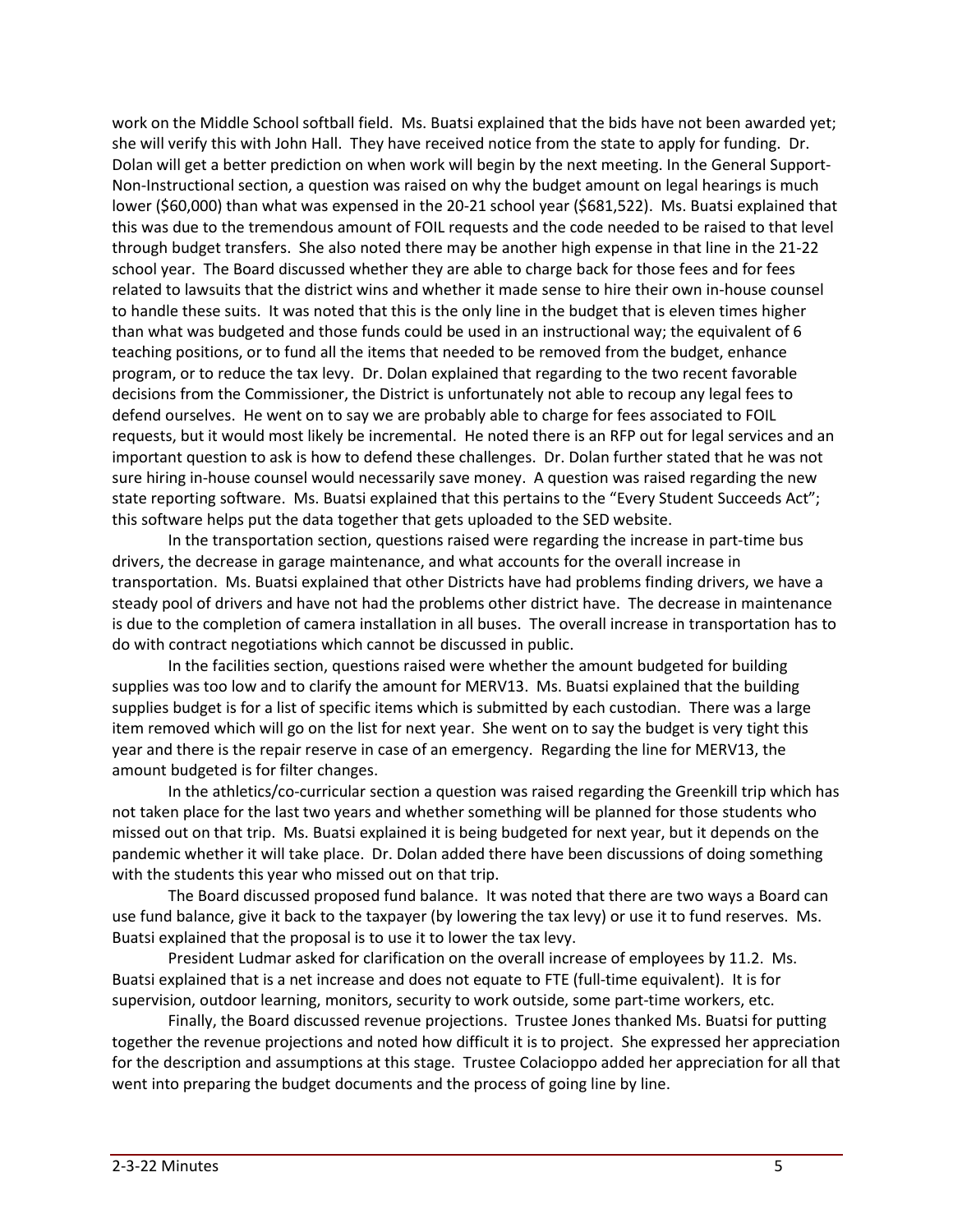### **10:20 pm**

Prior to approval, President Ludmar recognized Cindy Ellenbogen who is receiving tenure. He noted that she will be recognized at the end of the year but wanted to congratulate her on the achievement. On motion of Trustee Galati and seconded by Trustee Macari and all in favor, it was: Personnel

# *Granting of Tenure - Certified*

BE IT RESOLVED, That the Board of Education of the North Shore Central School District hereby grants tenure to Cindy Ellenbogen, Special Education, effective February 6, 2022

#### *Rest and Restoration Leave*

BE IT RESOLVED, That the Board of Education of the North Shore Central School District hereby grants Christopher Gill, Social Studies, a rest and restoration leave, effective February 1, 2022 through June 30, 2022

### *Increments for Advanced Study - Certified*

BE IT RESOLVED, That the Board of Education of the North Shore Central School District hereby approves an increment for advanced study for Kevin Cherry, Elementary from Step 7 of the MA+15 salary schedule to Step 7 of the MA+30 salary schedule effective February 1, 2022

BE IT RESOLVED, That the Board of Education of the North Shore Central School District hereby approves an increment for advanced study for Rebecca Edelstein, Elementary from Step 9 of the MA+45 salary schedule to Step 9 of the MA+60 salary schedule effective February 1, 2022

### *Extension of Probationary Period - Certified*

BE IT RESOLVED, that upon the recommendation of the Superintendent of Schools and upon the request of Lauren Kottler, who currently works for the District as a probationary special education teacher, the Board of Education of the North Shore Central School District hereby appoints Lauren Kottler to an additional probationary term for the period of March 2, 2022 through June 30, 2023, unless discontinued earlier by action of the Board of Education.

# *Regular Substitute (Leave Replacement) Appointments - Certified*

BE IT RESOLVED, That the Board of Education of the North Shore Central School District hereby approves a regular substitute (leave replacement) appointment for Jillian Hershman, Elementary, on Step 2 of the MA salary schedule, effective February 2, 2022 through March 3, 2022

BE IT RESOLVED, That the Board of Education of the North Shore Central School District hereby approves a regular substitute (leave replacement) appointment for Lucy Pigliacelli, Social Worker, on Step 1 of the MA salary schedule, effective February 17, 2022 through March 3, 2022

BE IT RESOLVED, That the Board of Education of the North Shore Central School District hereby approves a regular substitute (leave replacement) part-time (.5) appointment for Kelsey Catalano, Physical Education, on Step 1 of the MA salary schedule, effective February 7, 2022 through March 3, 2022

#### *Appointments - Non-Certified*

BE IT RESOLVED, That the Board of Education of the North Shore Central School District hereby approves the appointment of Jody Gardener, School Monitor at Sea Cliff Elementary, effective January 18, 2022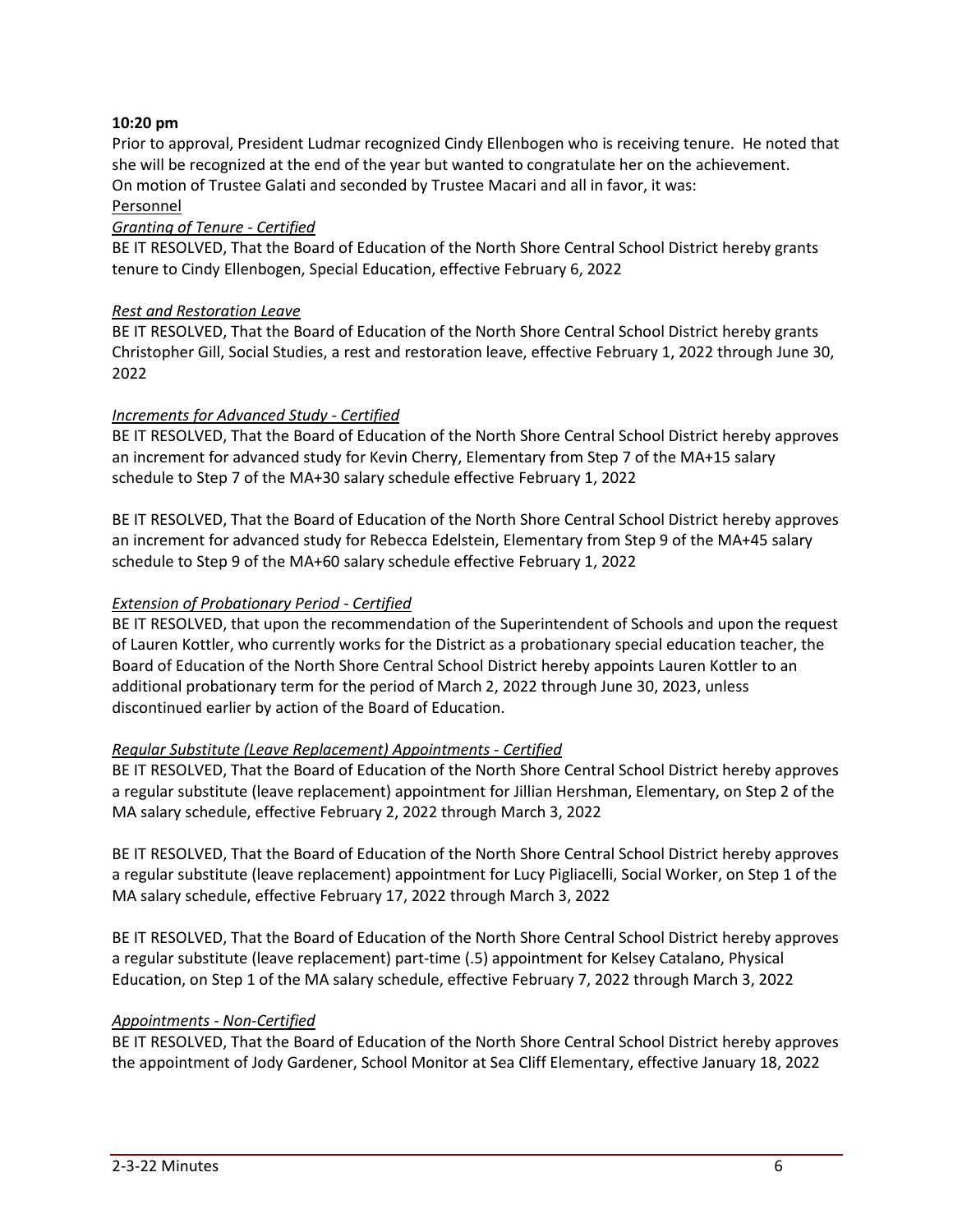BE IT RESOLVED, That the Board of Education of the North Shore Central School District hereby approves the appointment of Thomas Cruz, Recreation Assistant at North Shore Middle School, effective January 11, 2022

BE IT RESOLVED, That the Board of Education of the North Shore Central School District hereby approves the appointment of Marie Theodoropoulos, Part-time Bus Driver, effective January 31, 2022

### *Teacher Overage*

BE IT RESOLVED, That the Board of Education of the North Shore Central School District hereby approves a .1 overage for Debra Henneberger, ELA/Literacy, effective January 31, 2022 through June 14, 2022

### *Additions to the Per Diem Substitute List*

BE IT RESOLVED, That the Board of Education of the North Shore Central School District hereby approves the addition of Grayson Valentino, Teacher Substitute, to the per diem substitute list

### *Extra-Curricular Activity Advisors/Supervision*

BE IT RESOLVED, That the Board of Education of the North Shore Central School District hereby approves the following extra-curricular activity advisor/supervision:

*High School-Dramatics*

| Ann Zalkind Sullivan<br>Accompanist-Musical<br>Step 1 |  |
|-------------------------------------------------------|--|
|-------------------------------------------------------|--|

| <b>MS-Athletic Supervision</b> | Megan Petrucci    |
|--------------------------------|-------------------|
| <b>HS-Athletic Supervision</b> | Nicholas Glaviano |

On motion of Trustee Russo and seconded by Trustee Galati and all in favor, it was:

Approval of a Resolution Authorizing the Termination of an Employee pursuant to Civil Service Law Section 75

BE IT RESOLVED that upon a review of the findings of fact and recommendations of the duly appointed hearing officer in the Civil Service Law Section 75 disciplinary proceeding against the employee named in Confidential Attachment "A" ("Employee"), the Board of Education of the North Shore Central School District hereby adopts the finding that respondent is guilty of Charges I and II as specified in the Statement of Charges dated December 12, 2021, and upon such finding of guilt, adopts the recommended penalty of termination; and

BE IT FURTHER RESOLVED that effective January 21, 2021 the Employee's services in the District are hereby terminated; and

BE IT FURTHER RESOLVED that the District Clerk is hereby directed to file a copy of this resolution, the findings and recommendations of the hearing officer, and the record of the Section 75 hearing with the Nassau County Civil Service Commission.

# **Comments from the Public – 10:25 p.m.**

James Versocki, Sea Cliff, thanked the Board for volunteering their time to the community. He said they are the custodians of the largest employer of our neighborhoods and they impact so many in the community. He voiced his support for transitioning to electric busing especially with grant opportunities available and he commended the administration for raising and exploring the issue which he said is beyond the environmental benefits and makes fiscal sense. He agreed with Dr. Dolan's assessment that the budget is about human capital and acknowledged that most of the budget is fixed costs directed by contracts but provides for the best for the community as possible. He said he is offended by statements that disparage the Board and wanted Trustees to know that the vast majority of the community support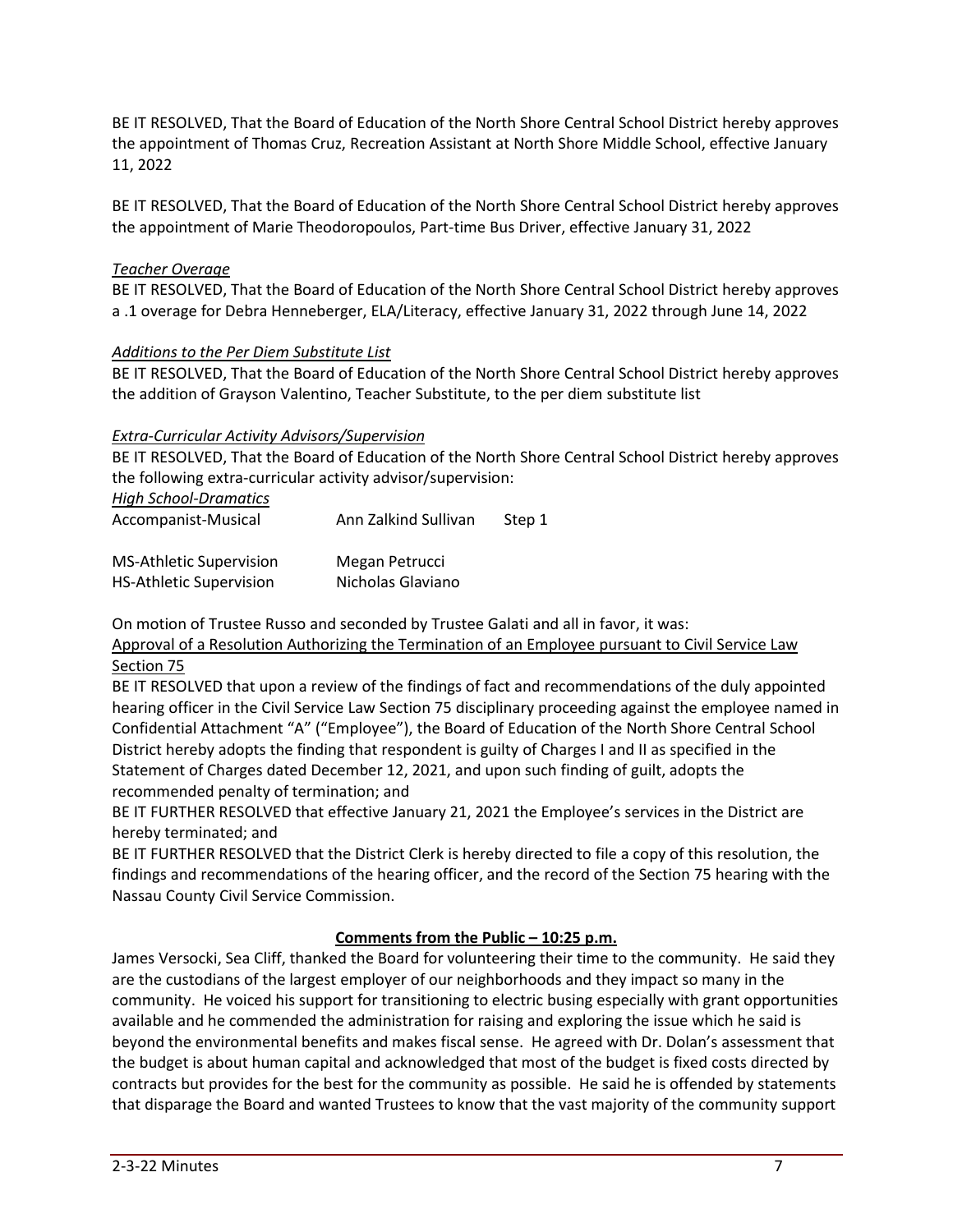their efforts. He expressed appreciation for the countless number of hours Trustees give to the community at no cost. He said he is glad they raised the issue about litigation costs and was surprised they needed to expend nearly \$700,000 on FOIL requests and senseless litigation. He wondered how they will be able to address a shortfall again as the proposed budget only reflects \$60,000 and it seems there will be another large expense in that area this year.

Melissa August, Glen Head, read a statement thanking the Board and Administration for all of their efforts in leading our schools through a pandemic and being one of the only K-8 schools who went back to the classroom last year. She enumerated all of the awards the school has achieved including two Blue Ribbon Schools, high rankings of our Elementary Schools, and L.I. Football Champs. She said this is an award-winning school district and wanted to publicly acknowledge all that is good about our schools and to refocus the community away from the misinformation from those who are trying to undermine the educational community. She asked the community to rally around the core values of kids, focus on what matters and support our kids, our school, and their education.

Rene Monte, Glenwood Landing, asked if parents will be involved in the selection of the next superintendent. President Ludmar explained that the superintendent search is different from the search for a building leader which will involve committee groups. He went on to explain that our search consultants met with groups in the fall to get feedback from many constitute groups which helped create the profile of what the community is looking for. Dr. Dolan added for the middle school principal there will be a parent committee, faculty committee and hopefully a student committee. He suggested Ms. Monte speak to the middle school PTO leadership. Dr. Dolan will speak to the SGO to survey students about what they are looking for in a principal.

Ms. Monte asked if there is any further information regarding a presentation on fentanyl. She attended the last one and said it had a huge impact on her children. She suggested having one for younger children. Dr. Dolan explained that he met with CASA who have plans to produce their own resource and Mr. Contreras and Mr. Doherty are looking for the right person to come to the high school and CASA is assisting with that.

Ms. Monte noted she would rather see funds go to enrichment rather than towards electric buses. She said there is a lot of division in the community. She asked for transparency. She advocated for parent choice regarding masks, and curriculum choices such as CRT and asked that the Board look at both sides of the story. She also expressed her dissatisfaction in the survey that was given to students which caused her child to feel bad about herself. President Ludmar said he appreciates that Ms. Monte is looking for common ground and wishes there was less fighting in the community. Regarding the electric bus he explained that all buses will need to be changed from diesel to electric by 2027, therefore, this is a way to get in front of the requirement while there are grants available. He understands the investment in the outset may be difficult, but in the long run, like the bus depot, it will put us in a better position. He went on to say, while he understands her desire for parental choice, the issue is when individual choice effects the choice of others. He further stated that the Board hears what is going on, they do want to get to a time when masks can come off, but it is a complicated situation. This is a New York State rule and one that evolves every day. Finally, he addressed CRT and said he realizes there is public discourse surrounding this issue, but he does not see this in our schools. He recommended that if parents see something in our curriculum that implies that their child, or any child, should feel bad about who they are, parents should speak to their building principal. He said at the Board level they are not imposing beliefs on kids. He went on to say he believes it is of critical value for kids to be respectful of the huge level of diversity in our schools.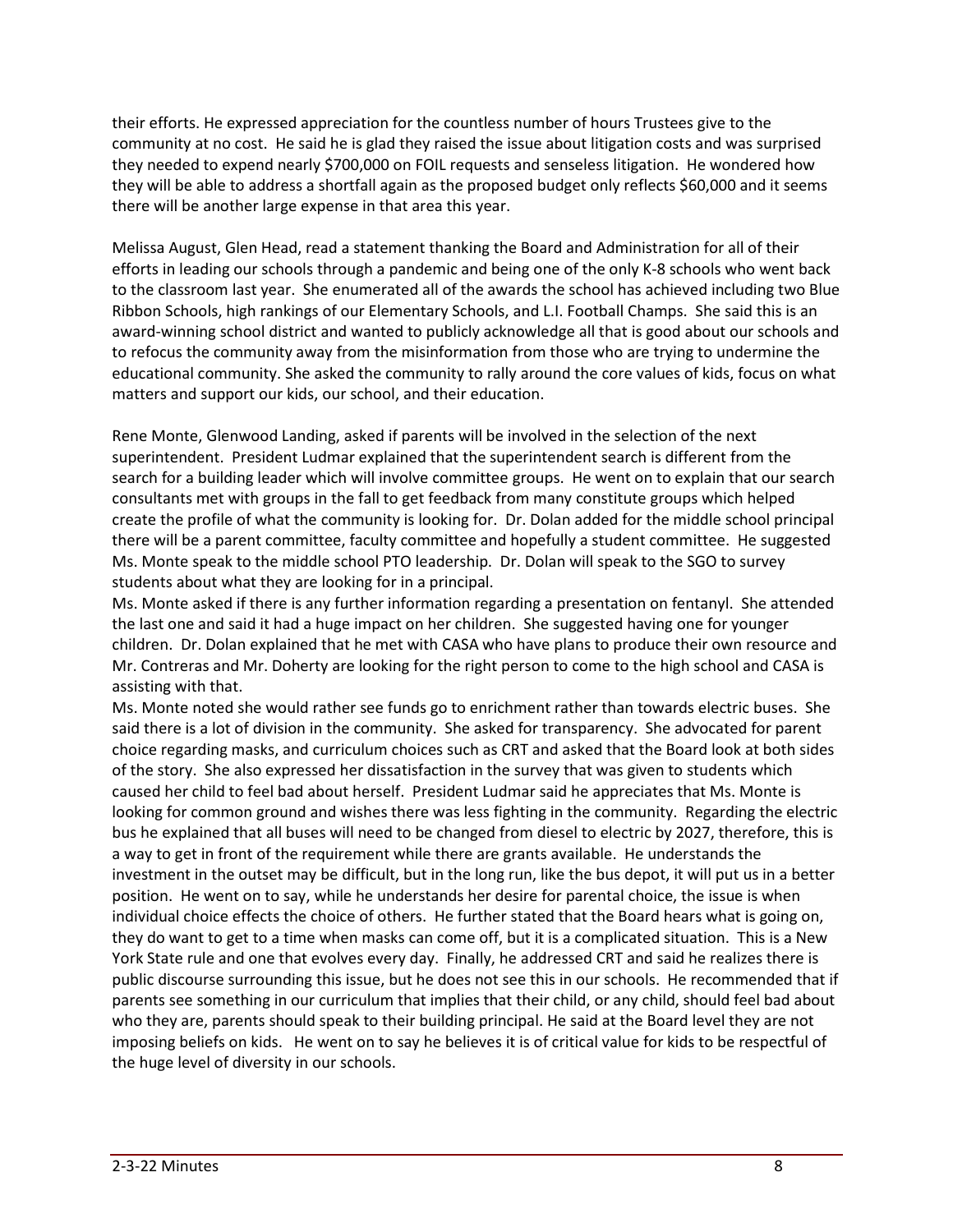Roger Friedman, Sea Cliff, commended the Board and Administration on the budget presentation and quoted the district's auditor who called them the gold standard for fiscal management. He noted that only about 12% of the budget is something the Board can modify. He suggested they list what will be lost if the budget fails. He noted that last year there was a push from some residents who misstated the use of the reserves. He further stated that Jericho has about 47% of their operating budget in reserves and asked if it is possible to put more money into reserves for the impending loss of revenue from LIPA. Regarding the issue of masks, he suggests that everyone consider that the Board and administration are not medical or scientific experts. He said this puts the Board in a no-win situation and suggested they - rely on official state or federal guidelines going forward. Dr. Dolan explained that they are already working with Assemblyman Lavine on funds toward the LIPA issue and Senator Gaughran is aware of the issue as well. Following up on the question of a presentation on Fentanyl, Dr. Dolan reported that Mr. Contreras is planning an event this month.

Cindy Peraica, Glen Head, said the Board will likely have to make a decision regarding masks and asked why they are waiting for the states guidance. She asked when the Board will be meeting and what metrics they will be using to make a decision. Dr. Dolan explained that, as he explained in his report, he will meet with central office administrators and principals to explore what a post mandate school will look like and how we will welcome students back after we return from the February break. He will develop some recommendations, share them with the Board of Education and a re-entry plan will be announced and discussed at the February 17 meeting of the Board. By then it will be clearer whether the mandate is being continued and our decisions can be grounded in that circumstance. By discussing it on the 17th, it will also allow for the community to be informed, to be involved in that discussion and prepare for any changes should they be in place.

Maryann Hojnowski, Glen Head, said she does not feel we are being a good example for our children regarding masks.

Lisa Cashman, Sea Cliff, noted that the budget includes 2 sections for next year's 2<sup>nd</sup> grade. She said there looks to be a big influx of kids and asked if another section would be added if need be. Dr. Zublionis explained that is why there is an additional position in case there is an emergency section added.

#### **11:08 pm**

On motion of Trustee Macari and seconded by Trustee Jones and all in favor, it was: Approval of Pit Musicians for High School Musical BE IT RESOLVED, That the Board of Education of the North Shore Central School District hereby approves the following pit musicians for the high school musical, at a rate of \$100/rehearsal and \$150/performance: Josh Ganci (trumpet) Brian Schatz (woodwinds) Richard Blake (woodwinds) Brad Bosenbeck (violin)

On motion of Trustee Jones and seconded by Trustee Colacioppo and all in favor, it was: Approval of MOA between the North Shore CSD and the Nassau County Board of Elections BE IT RESOLVED that the Board of Education of the North Shore Central School District hereby approves the Agreement between the School District and the Nassau County Board of Elections to provide optical scan voting systems and training to the School District, in connection with the May 17, 2022 School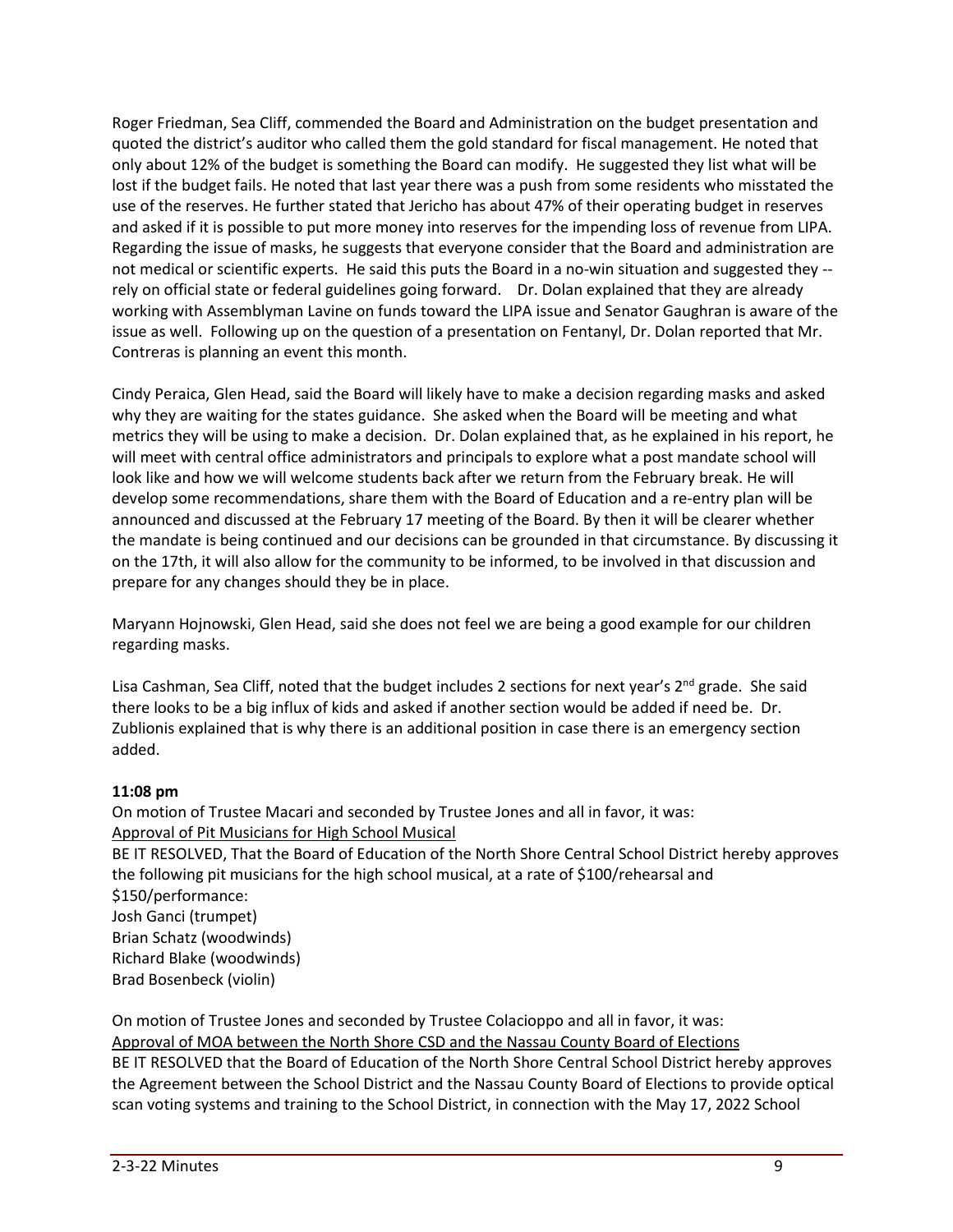District Budget Vote and Election of Trustees, as per the terms and conditions set forth in the attached agreement; and

BE IT FURTHER RESOLVED, that the Board of Education hereby authorizes the President of the Board of Education to execute the necessary documents to effectuate said Agreement on behalf of the Board of Education

Appointment of the Board of Registration for the Annual Election

BE IT RESOLVED, That the Board of Education of the North Shore Central School District hereby appoints the following individuals to serve as the Board of Registration for the Annual Election: Mary Lou Martin, Elizabeth Ciampi, Patricia Lerch, Marissa Vergara-Holden

Prior to approval the Board thanked Ms. Freeman for the donation and noted the Cheerleading Team is also holding a clothing drive this Saturday as a fundraiser to offset the cost of the trip. On motion of Trustee Russo and seconded by Trustee Colacioppo and all in favor, it was: Acceptance of a Donation from Jennifer Freeman to the North Shore High School Cheerleading Team BE IT RESOLVED, That the Board of Education of the North Shore Central School District hereby accepts a donation of \$1,500 from Jennifer Freeman, to be used towards the cost of the North Shore High School Cheerleading Team's trip to the National's in Florida

On motion of Trustee Russo and seconded by Trustee Colacioppo and all in favor, it was:

Approval to Dispose of Inventory

BE IT RESOLVED, That the Board of Education of the North Shore Central School District hereby approves of the disposal of the following inventory items:

| Item          | <b>Building</b> |
|---------------|-----------------|
| 202 Textbooks | Central Office  |
| 20 Monitors   | High School     |
| 3 Printers    | High School     |
| 7 Computers   | High School     |
| 9 UPS         | High School     |
| 1 Desk        | Middle School   |
| 214 Clocks    | District Wide   |

On motion of Trustee Russo and seconded by Trustee Colacioppo and all in favor, it was: Approval of an Agreement between the North Shore CSD and Chakira-Iliana Doherty BE IT RESOLVED, That the Board of Education of the North Shore Central School District hereby approves an agreement between the School District and Chakira-Iliana Doherty to provide costume rentals and costumer consultant services in connection with the High School 2022 musical production "Hello Dolly" as per the terms and conditions in the attached agreement at a total fee of not to exceed \$6,250 effective February 4, 2022 through March 19, 2022; and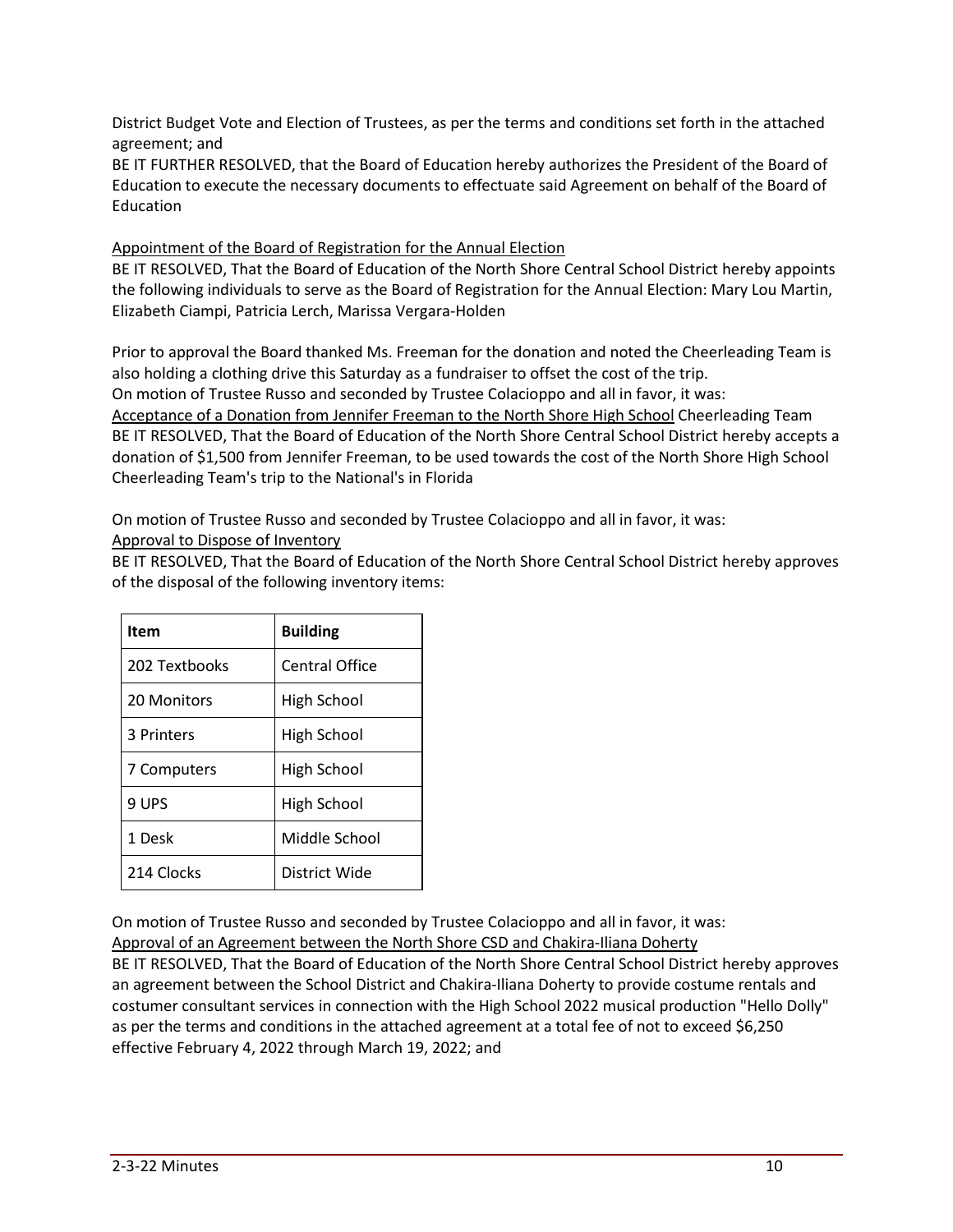BE IT FURTHER RESOLVED, that the Board of Education hereby authorizes the President of the Board of Education to execute the necessary documents to effectuate said Agreement on behalf of the Board of Education

Approval of an Agreement between the North Shore CSD and Legion-Aires Drum & Bugle Corps BE IT RESOLVED, That the Board of Education of the North Shore Central School District hereby approves an agreement between the School District and Legion-Aires Drum & Bugle Corps to provide master composer classes within the month of March for middle school students as per the terms and conditions in the attached agreement at a total fee of not to exceed \$750 effective March 1, 2022 through June 30, 2022; and

BE IT FURTHER RESOLVED, that the Board of Education hereby authorizes the President of the Board of Education to execute the necessary documents to effectuate said Agreement on behalf of the Board of Education

Approval of an Agreement between the North Shore CSD and the Cradle of Aviation Museum BE IT RESOLVED, That the Board of Education of the North Shore Central School District hereby approves an agreement between the School District and Cradle of Aviation Museum to provide customized Astronomy outreach lessons for first graders in Glen Head and Glenwood Landing Elementary Schools, for a total cost of \$2,397, as per the terms and conditions set forth in the attached agreement, effective January 15, 2022 through June 30, 2022; and

BE IT FURTHER RESOLVED, that the Board of Education hereby authorizes the President of the Board of Education to execute the necessary documents to effectuate said Agreement on behalf of the Board of Education

# Approval of a Health Services Contract with Jericho UFSD

BE IT RESOLVED, That the Board of Education of the North Shore Central School District hereby enters into a contract for Health Services with Jericho Union Free School District for 6 students residing within the North Shore School District and attending non-public schools within the Jericho UFSD for the 2021- 2022 school year at a cost of \$1,290.44 per student as provided under the Education Law of the State of New York

# **Board Committee Reports 11:12 pm**

Trustee Colacioppo reported on the Wellness Committee. The website is complete and there are many resources available. They discussed the survey data from the Bach Harrison and Challenge Success surveys. Data from the Bach Harrison survey indicated risk factor for substance abuse was under the norm and there was low commitment to school, however social indicators were good. Struggle was with classwork/engagement and they spoke about ensuring students feel there is value in their work; that it is interesting and their homework is meaningful. The Challenge Success data indicated major sources of stress were grades, tests, quizzes, finals and other assessments, homework, lack of sleep, lack of time to play, relax or to be with friends and family. They discussed ways to collect data in real time/more often to possibly intervene immediately and concrete ways to make changes.

Trustee Mosca reported on a meeting of the policy sub-committee. They are more than half-way through reviewing the 1000 series and have several suggested changes. They will review those changes at their next meeting on February 10 and hope to present them to the Board at their meeting of February 17.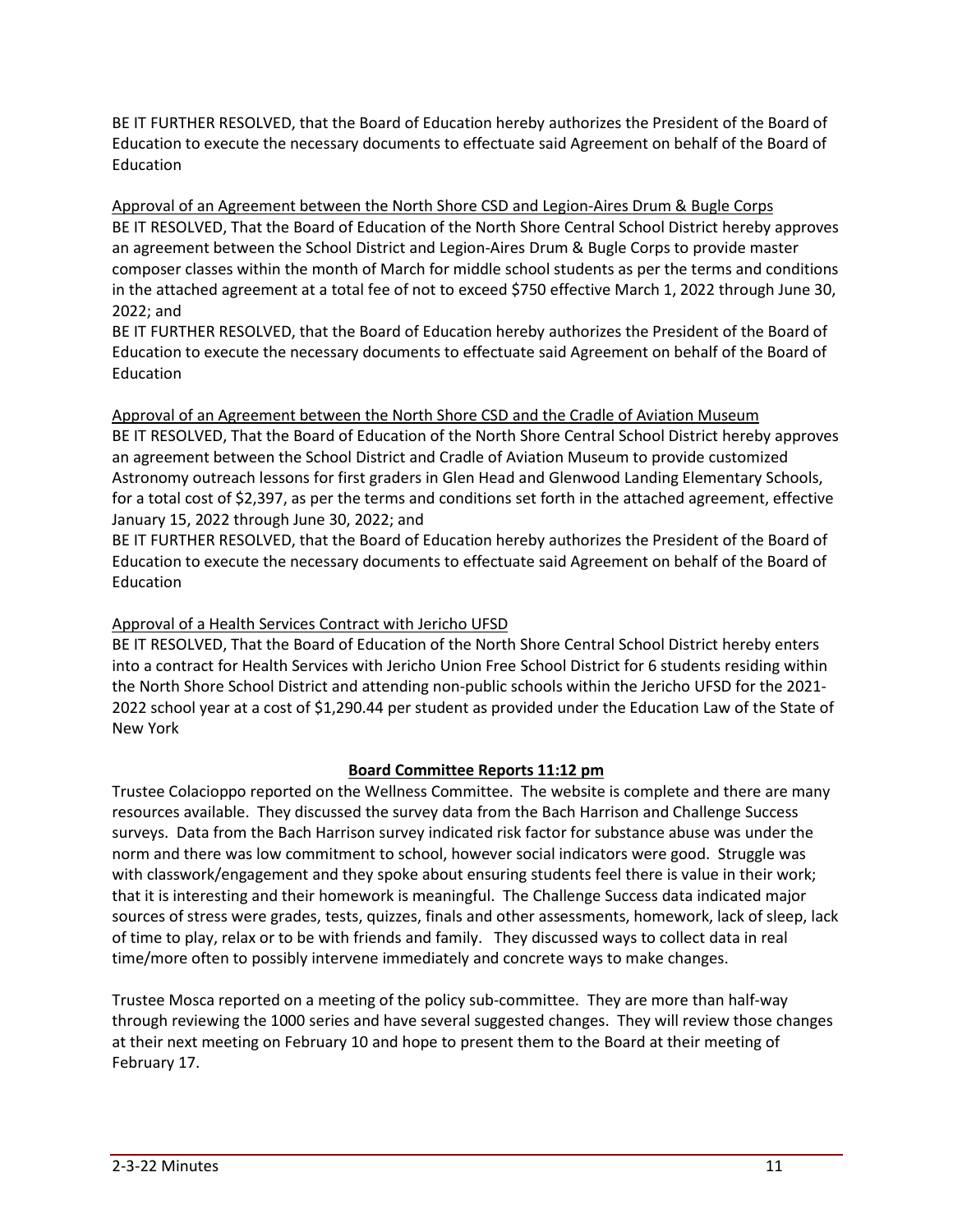Trustee Mosca reported on a meeting of the Legislative Action Committee (LAC). Members were broken out into sub-committees. These sub-committees will be researching the superfund site near Glen Head School, testing mandates, outdoor learning efforts, the impact of IDAs on school districts, the review of the RXR development, LAC will be formulating a position statement for the Board. They are planning a Legislative Event in mid-March and there is good interest from legislators. Their next meeting is February 9.

Trustee Russo reported on a meeting of the Construction Steering Committee. The Glenwood Landing gymnasium floor is scheduled to be replaced over the February break; because the damage was from a burst pipe insurance will defray some of the cost. The replacement will be a composite floor. Bid openings for Phase 2 of the bond has been postponed for two weeks. The punch list for Phase 1 is nearly complete. There is a meeting scheduled with the architects for furniture/finishes on February 9<sup>th</sup>; Trustee Colacioppo will attend on behalf of the Board. Once the selections are made Trustee Russo suggested they be brought to a Board meeting to share with the public, as they did with Phase 1. The committee discussed MErV and HEPA filtration and they have a list of areas where they can be replaced because of the state of the equipment. They should have a comprehensive list for the next meeting and options for larger spaces. Financing for Phase 2 will be done in June. Foul ball netting at the baseball field will be done in time for the baseball season. Their next meeting is in 2 weeks.

Trustee Galati reported on a meeting of the safety committee. Drills are on schedule, employee training is also on schedule. Their next meeting is on February 16<sup>th</sup>. Trustee Jones added they discussed traffic issues. There is a shortage of crossing guards needed and they have been using patrol officers. It has been suggested that some of our part-time workers may want to become crossing guards. They also discussed recent legislation regarding lead testing which includes funding if repairs are needed.

President Ludmar asked about the Athletic Policy Committee. Dr. Zublionis explained they plan to meet after the February break.

# **Old Business 11:25 p.m.**

President Ludmar noted that during the student engagement discussion at the last meeting Trustees rightfully focused on what is not being done to address the problem with student engagement. However, he realized they did not adequately acknowledge and recognize what is being done at our buildings. He thanked the administrators for bringing to their attention what is engaging in all of the buildings. He went on to say there are many offerings and successes and he wanted to take the time to acknowledge the good that is being done and thank the building leaders for putting together the presentation. He said what is going on is impressive and is a direct result of the work that we do.

Trustee Jones asked if there is an update on the RXR Development. Dr. Dolan said he has not received a reply yet.

Trustee Macari thanked Dr. Zublionis for his report and recommendations on engagement. She said he addressed their concerns on an organizational level and she was very happy with all of the suggestions. President Ludmar, Trustees Jones, Colacioppo and Mosca also thanked Dr. Zublionis for his report and how quickly and thoroughly he responded to their concerns. They also added to the statement by President Ludmar in acknowledging the presentation by the building leaders and Mr. Doherty.

# **New Business-11:30 p.m.**

Trustee Jones asked what the plans are to raise awareness around the budget. Dr. Dolan explained that he and Ms. Buatsi will follow up and will place items on the calendar including budget